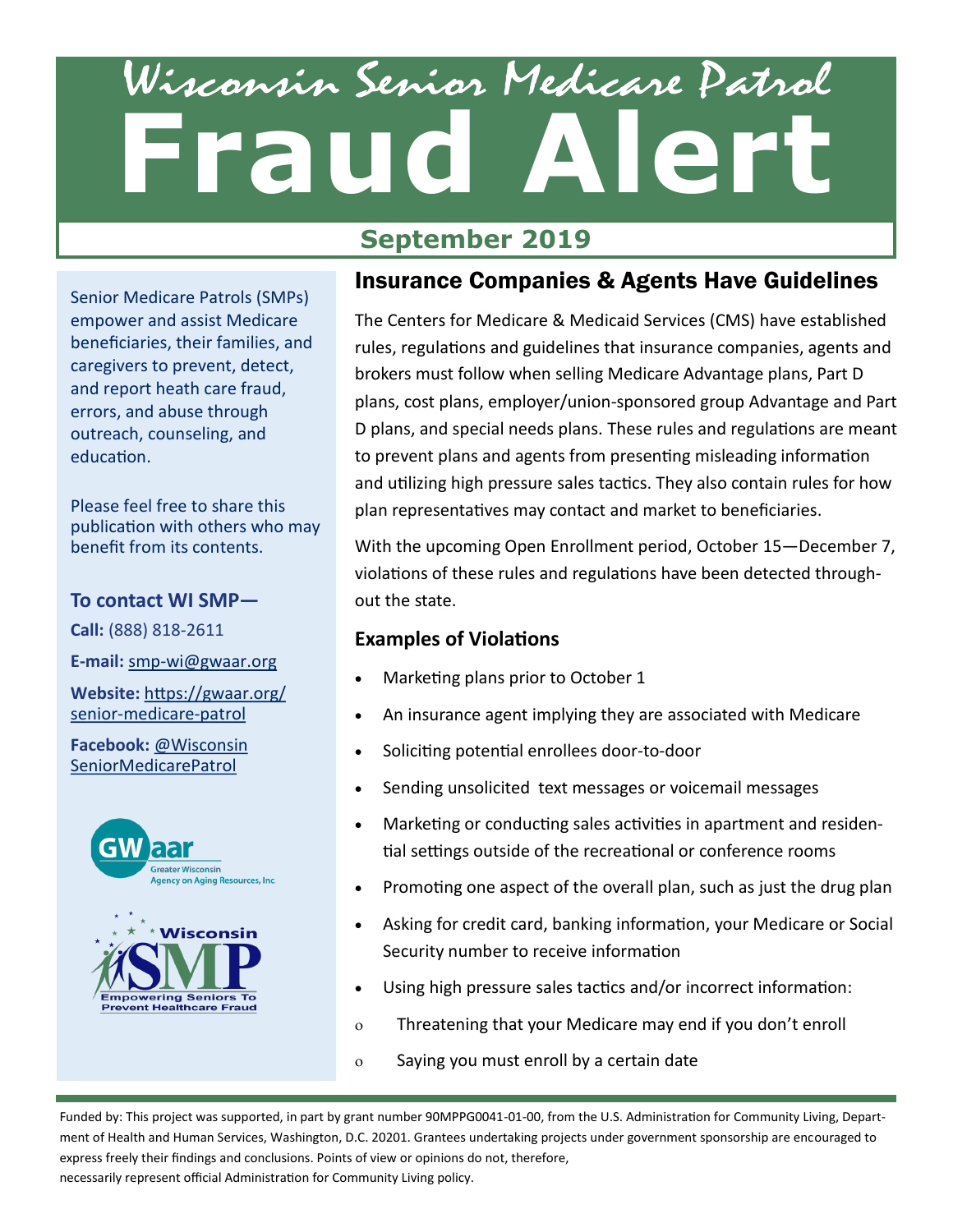#### **Violations Witnessed and Reported**

- "If you don't sign up now, you will be dropped from Medicare" —this is FALSE, you won't be dropped from Medicare
- Knocking on doors at residential living settings —this practice is not allowed
- Trying to sell you a life insurance policy or an annuity at the same time you are discussing Medicare plans—not allowed

#### **What Should I Do?**

If you have witnessed any of these violations, or encounter any in the future, please do the following:

- Get the name of the company and agent
- The address of the company
- Collect any materials available
- Note the location and date
- Document any information related to the violation
- Contact the SMP at the information provided

#### **What can ADRCs, senior centers, independent living centers, and others do to help?**

- Familiarize yourself with the Medicare marketing regulations (An informational sheet follows this Alert)
- Spread the word about Medicare marketing regulations. Distribute SMP flyers and Fraud Alerts
- Screen any companies or people who want to give information or present to older adults on any health insurance topic
- Monitor behavior when agents are present
- Establish a policy to not allow representatives to collect personal information or Medicare numbers from attendees
- Establish a policy to not allow an agent, or visitor, to meet with any resident without verifying they have a previously arranged appointment
- Request Wisconsin Senior Medicare Patrol staff give a presentation to your group to educate beneficiaries on Medicare fraud

**Wisconsin SMP is available for outreach events, educational sessions for beneficiaries, caregivers and professionals, workshops and exhibits at events.**

**Please contact us at [smp-wi@gwaar.org](mailto:smp-wi@gwaar.org) for more information.**